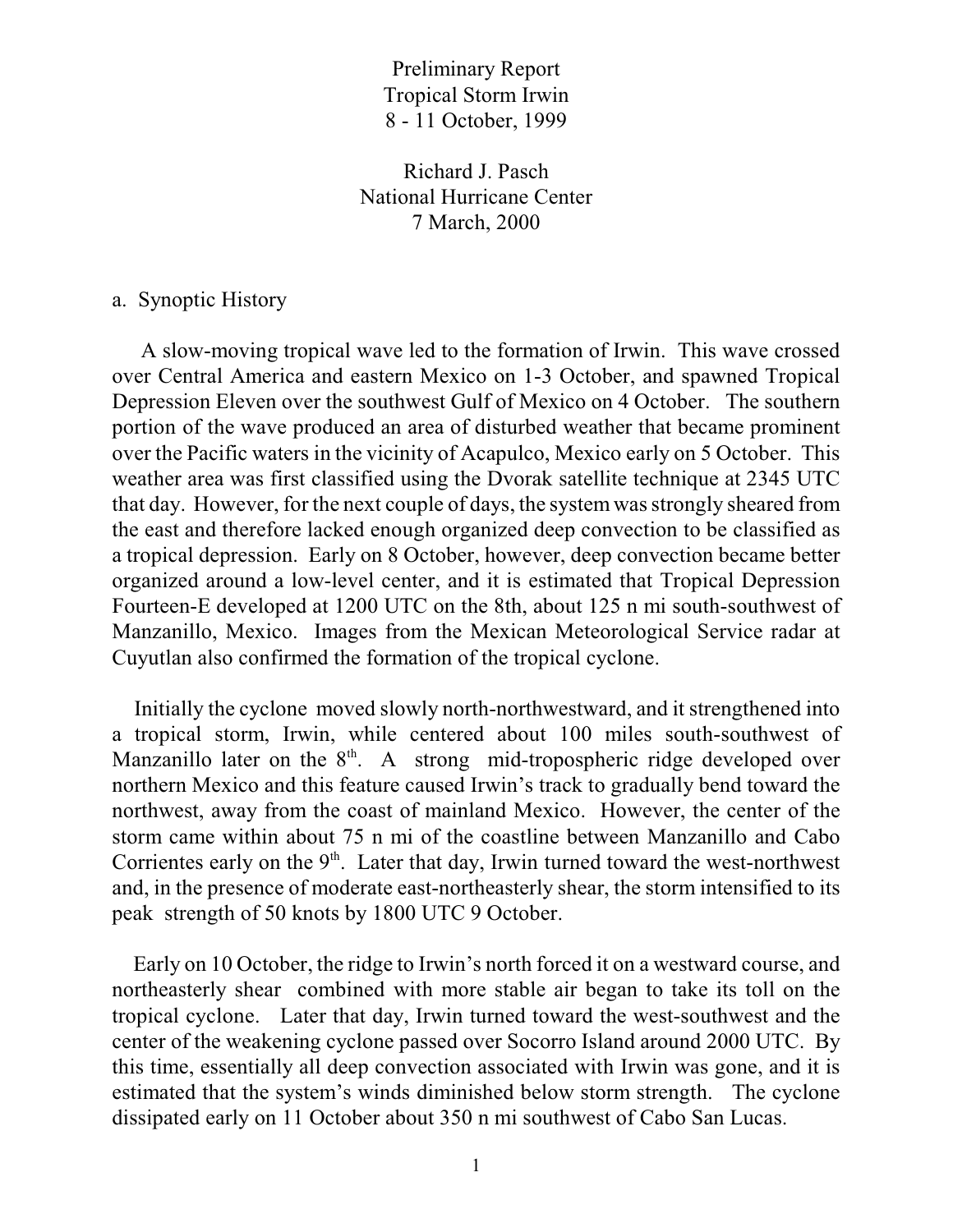## b. Meteorological Statistics

Table 1 lists the best track positions and intensities of Irwin at six-hourly intervals. Figure 1 is a display of this track. Figures 2 and 3 depict the curves of maximum oneminute average "surface" (10 meters above ground level) wind speed and minimum central sea-level pressure, respectively, as a function of time. Also plotted are the observations on which the curves are based; these consist of Dvorak-technique estimates from the Tropical Analysis and Forecast Branch, TAFB, the Satellite Analysis Branch, SAB, and the U.S. Air Force Weather Agency, AFWA, using satellite imagery.

 The maximum intensity estimate for Irwin, 50 knots, is based on a compromise of Dvorak technique estimates from AFWA, SAB, and TAFB.

 There was one ship report of tropical storm force winds associated with Irwin. At 1800 UTC 9 October, a vessel, with call sign *4QVV* , reported winds 120°/45 knots at 18.9° N 105.8° W. This was about 80 n mi east of the center of Irwin at the time.

 No strong winds were reported from Socorro Island. Even though the center of Irwin passed over that location, the cyclone had weakened to a depression, and apparently strong winds were occurring over a very small portion of the circulation by that time.

c. Casualty and Damage Statistics

To the author's knowledge, Irwin caused no casualties or damage.

d. Forecast and Warning Critique

 Irwin was a tropical storm for only 48 hours, so there are no meaningful forecast verification statistics. However, it is worth noting that the official forecasts correctly anticipated that Irwin would not strengthen into a hurricane.

 Since Irwin was initially a threat to the coast, the government of Mexico issued a tropical storm watch from Punta San Telmo to Cabo Corrientes at 2100 UTC 8 October. This was upgraded to a tropical storm warning for that same area at 0300 UTC 9 October. The warning was discontinued at 1800 UTC on the  $9<sup>th</sup>$ , by which time it was clear that Irwin was heading away from the mainland.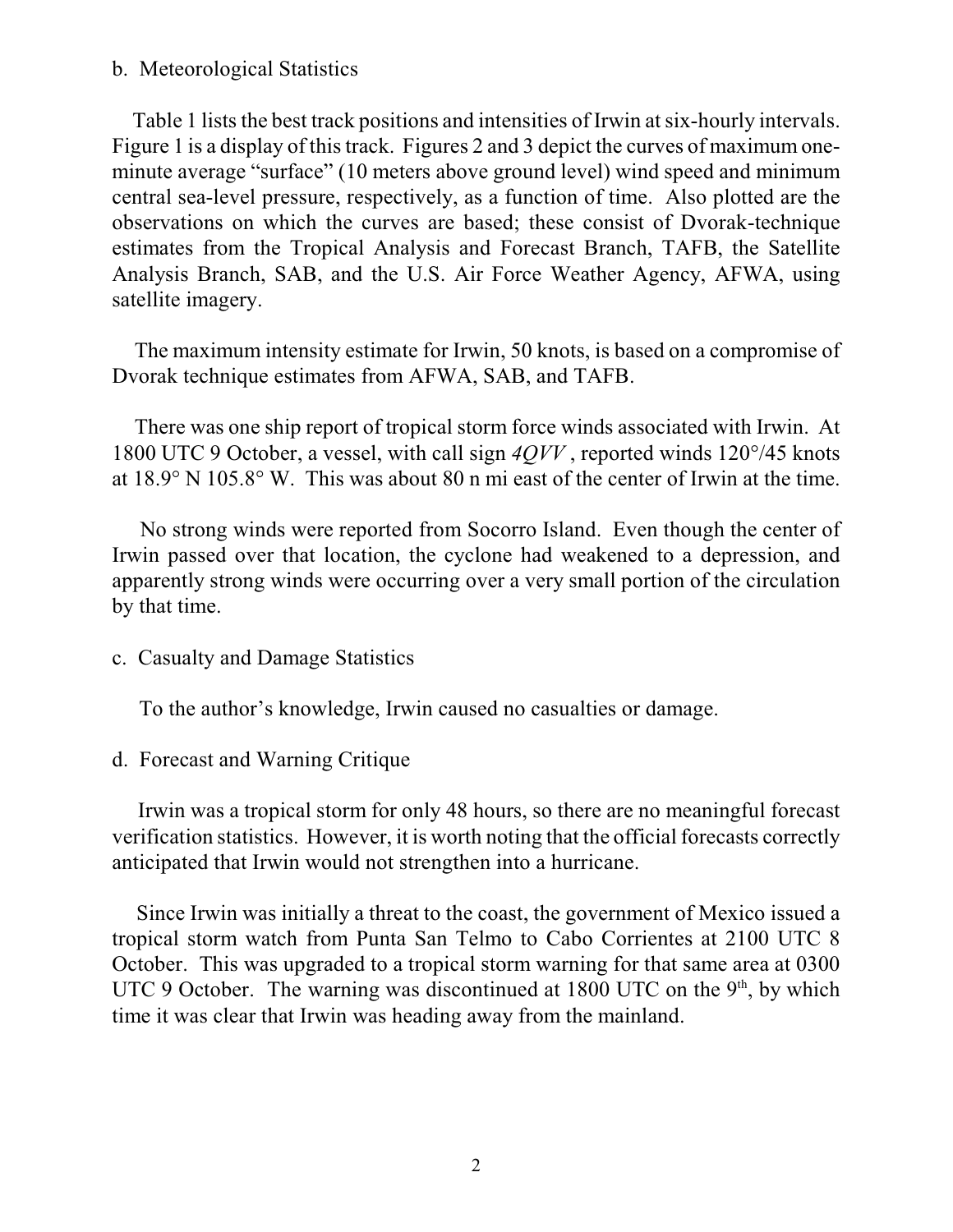| Date/Time<br>(UTC) | Latitude<br>$({}^{\circ}N)$ | Longitude<br>$({}^{\circ}\mathrm{W})$ | Pressure<br>(mb) | Wind<br>Speed<br>(kt) | <b>Stage</b>        |
|--------------------|-----------------------------|---------------------------------------|------------------|-----------------------|---------------------|
| 08 / 1200          | 17.3                        | 105.0                                 | 1005             | 30                    | tropical depression |
| 08 / 1800          | 17.7                        | 105.1                                 | 1004             | 35                    | tropical storm      |
| 09 / 0000          | 18.1                        | 105.3                                 | 1000             | 40                    | $^{\prime\prime}$   |
| 09 / 0600          | 18.4                        | 105.7                                 | 998              | 45                    | 11                  |
| 09 / 1200          | 18.8                        | 106.4                                 | 998              | 45                    | 11                  |
| 09 / 1800          | 19.0                        | 107.1                                 | 996              | 50                    | 11                  |
| 10 / 0000          | 19.1                        | 108.0                                 | 997              | 50                    | $^{\prime\prime}$   |
| 10/0600            | 19.2                        | 109.0                                 | 998              | 45                    | 11                  |
| 10/1200            | 19.1                        | 110.0                                 | 1000             | 40                    | 11                  |
| 10 / 1800          | 18.9                        | 110.8                                 | 1003             | 35                    | 11                  |
| 11/0000            | 18.4                        | 111.3                                 | 1004             | 30                    | tropical depression |
| 11/0600            | 18.0                        | 112.0                                 | 1007             | 25                    | 11                  |
| 11/1200            |                             |                                       |                  |                       | dissipated          |
| 09 / 1800          | 19.0                        | 107.1                                 | 996              | 50                    | minimum pressure    |

Table 1. Best track, Tropical Storm Irwin, 8-11 October 1999.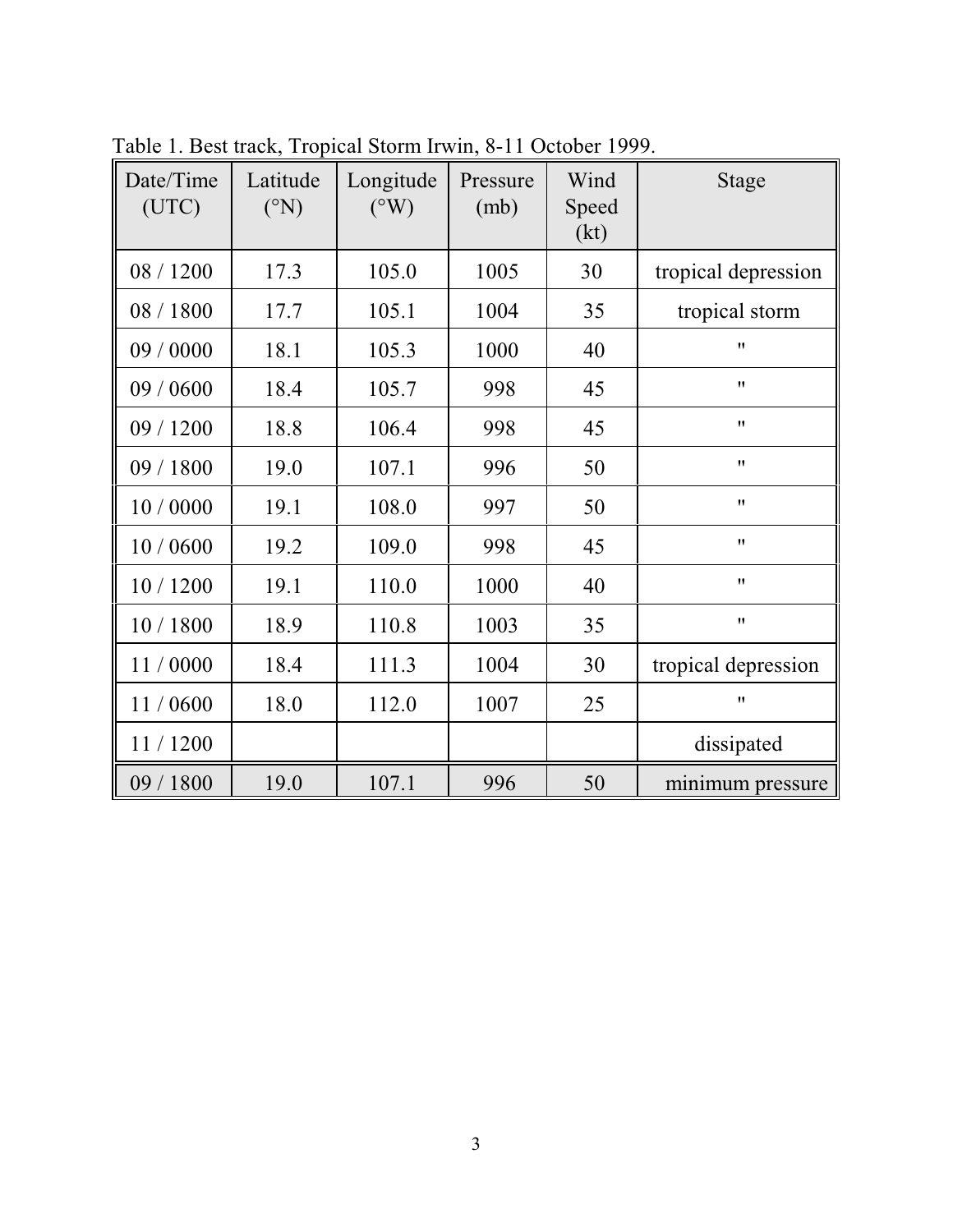